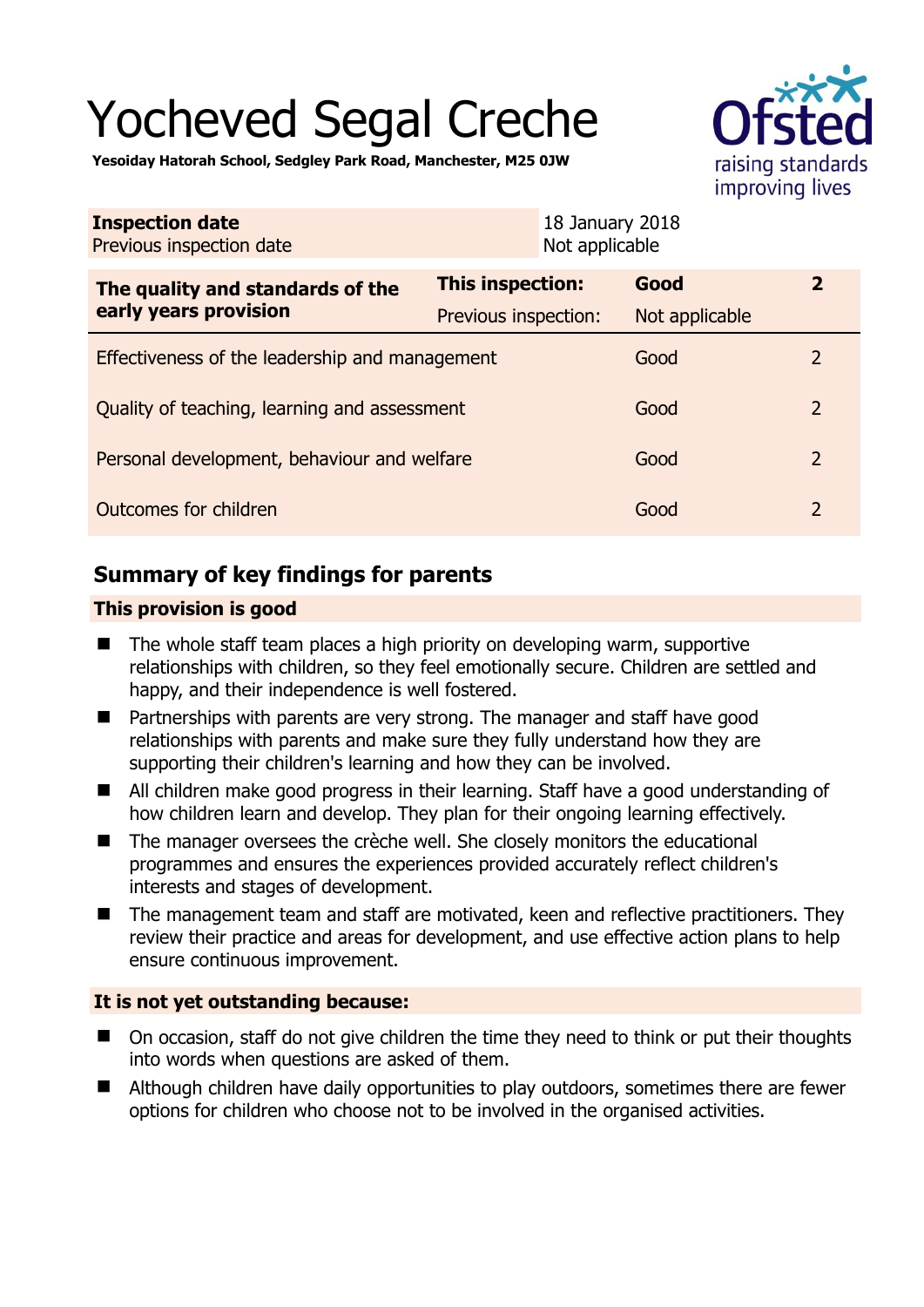# **What the setting needs to do to improve further**

#### **To further improve the quality of the early years provision the provider should:**

- $\blacksquare$  enhance children's thinking skills and give them the time they need to put their own thoughts into words
- $\blacksquare$  increase opportunities for children to make choices about what they play with when they go outdoors.

#### **Inspection activities**

- The inspector observed the quality of teaching throughout the inspection and assessed the impact this has on children's learning.
- The inspector carried out a joint observation with the manager.
- The inspector checked evidence of suitability and qualifications of staff working within the setting.
- The inspector considered the views of parents in discussions during the day.
- The inspector sampled various documents, including a range of policies and procedures and the provider's self-evaluation evidence.

### **Inspector**

Linda Shore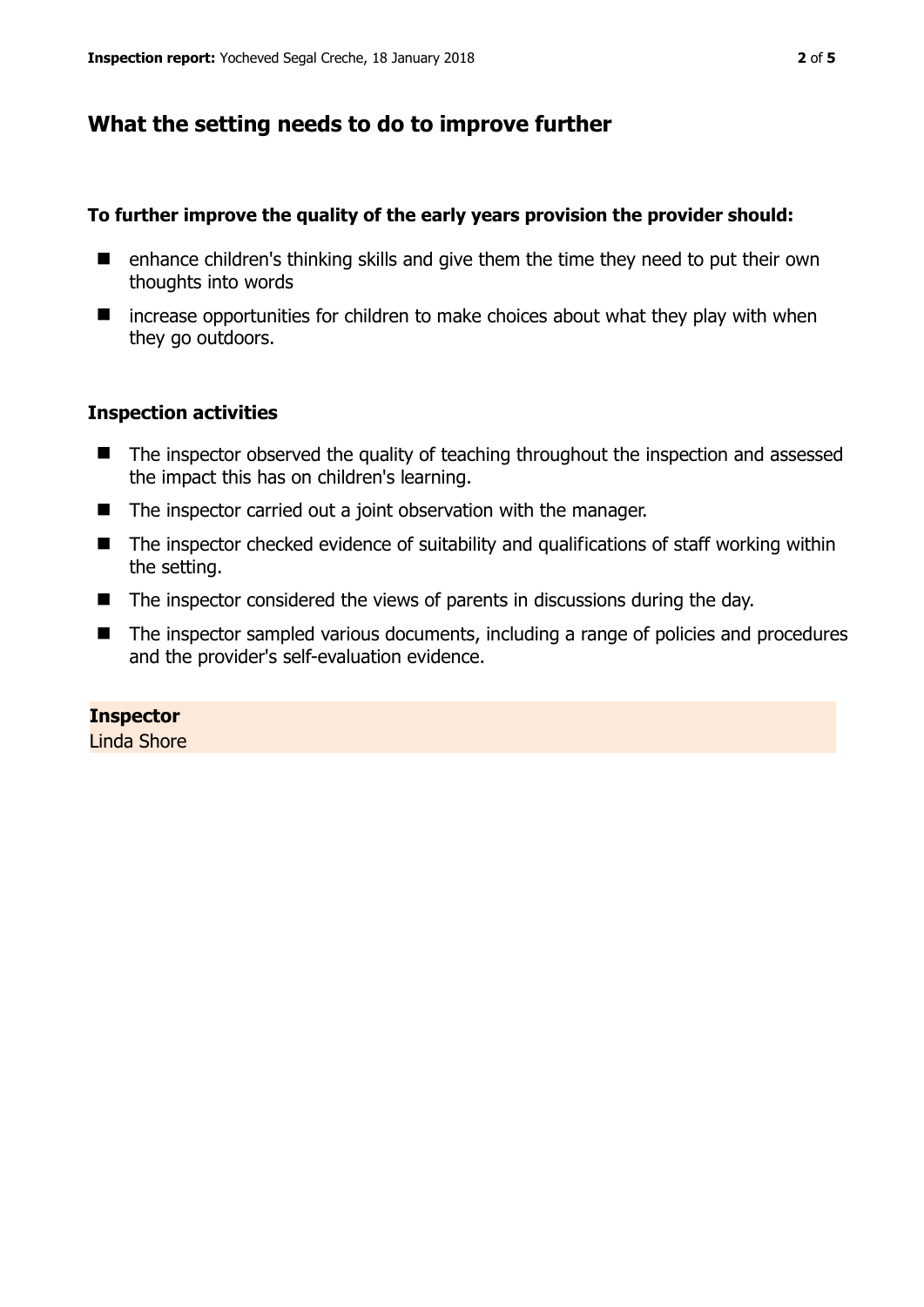## **Inspection findings**

#### **Effectiveness of the leadership and management is good**

The manager and staff show that they always have children's best interests at heart as they modify the rooms and age groups of children in this rapidly expanding provision. Transitions between these rooms are carefully planned by the manager so that children move with their key person to minimise any disruption to their learning and well-being. Staff supervision and continual professional development is effective. Staff use additional training to support them in providing good-quality teaching and learning. Arrangements for safeguarding are effective. All staff know what to do if they have any concerns about children's welfare. A robust recruitment and induction procedure ensures that staff are skilled and suitable to work with children. The management team effectively monitors children's progress, individually and in groups, and any gaps in learning are quickly addressed.

#### **Quality of teaching, learning and assessment is good**

Staff are well qualified and knowledgeable. They use the information they obtain from observations to assess what children can do and to plan for what they need to learn next. Children have good opportunities to develop their imaginations and reinforce their literacy skills. For example, they break off from a planned activity outdoors and staff are quick to adapt as children begin to re-enact a favourite story. Children confidently explore numbers and other mathematical language as they identify the colours of balls and how the tub is nearly empty. They practise their early writing skills, for example, as they make circles and lines in the sand. Staff interact well with children. They listen closely to what children say and fully immerse themselves in their play. Staff expertly extend children's vocabulary and provide new words to help children describe what they see and do.

#### **Personal development, behaviour and welfare are good**

Staff encourage children's emotional well-being very well. They are kind, friendly and welcoming and help children feel special. Children are confident and settled in their surroundings. They are happy and motivated to learn as they move through their day. Children's behaviour is very good. Staff have completed behaviour management training and take time to identify why certain behaviours may be happening. Any minor disagreements are managed quickly and fairly. Children of all ages know what to expect during the sessions because staff set clear boundaries and follow familiar routines. Children learn good hygiene routines and know the importance of brushing their teeth every day. Parents provide children's meals and snacks, and staff encourage healthy options.

#### **Outcomes for children are good**

All children make good progress from their individual starting points. They develop the skills they need for their next stages of learning and the eventual move to school. They are independent when eating and clearing away, and try to put on their own hats and scarves. Children are supported to manage their own personal needs. They are also confident communicators and work well in small groups.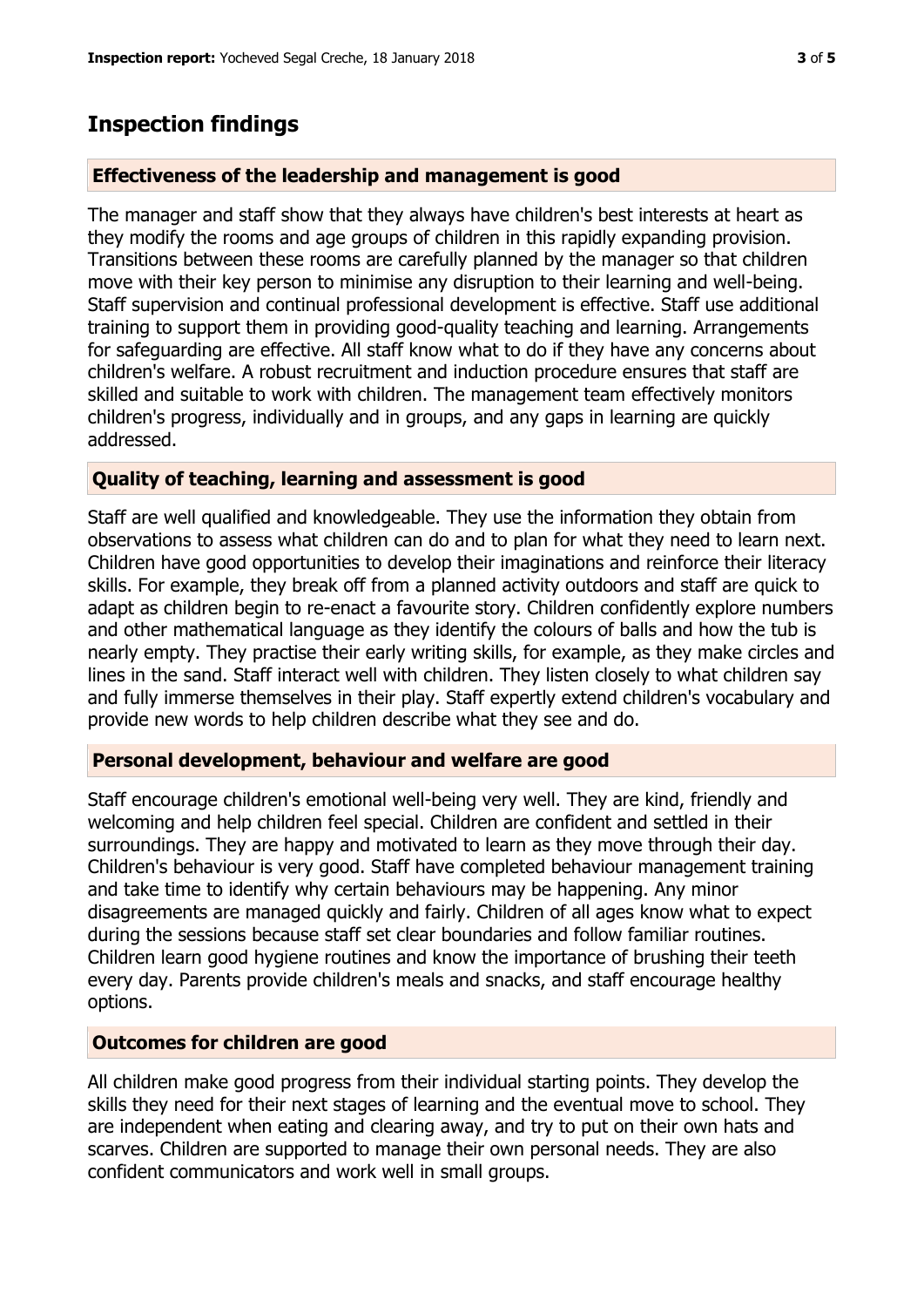# **Setting details**

| Unique reference number                             | EY492859                                                                             |  |
|-----------------------------------------------------|--------------------------------------------------------------------------------------|--|
| <b>Local authority</b>                              | <b>Bury</b>                                                                          |  |
| <b>Inspection number</b>                            | 1032146                                                                              |  |
| <b>Type of provision</b>                            | Full-time provision                                                                  |  |
| Day care type                                       | Childcare - Non-Domestic                                                             |  |
| <b>Registers</b>                                    | Early Years Register, Compulsory Childcare<br>Register, Voluntary Childcare Register |  |
| Age range of children                               | $1 - 2$                                                                              |  |
| <b>Total number of places</b>                       | 54                                                                                   |  |
| Number of children on roll                          | 47                                                                                   |  |
| Name of registered person                           | The Jewish Day Primary School                                                        |  |
| <b>Registered person unique</b><br>reference number | RP534849                                                                             |  |
| <b>Date of previous inspection</b>                  | Not applicable                                                                       |  |
| <b>Telephone number</b>                             | 0161 773 6364 ext 140                                                                |  |

Yocheved Segal Creche registered in 2015. The crèche employs 22 staff and 18 of these hold qualifications at level 2 and above, including the manager who has early years teacher status. The crèche opens from 8.30am to 4.30pm, Monday to Friday, during term time only. The crèche provides funded early education for two-year-old children.

This inspection was carried out by Ofsted under sections 49 and 50 of the Childcare Act 2006 on the quality and standards of provision that is registered on the Early Years Register. The registered person must ensure that this provision complies with the statutory framework for children's learning, development and care, known as the early years foundation stage.

Any complaints about the inspection or the report should be made following the procedures set out in the guidance 'Complaints procedure: raising concerns and making complaints about Ofsted', which is available from Ofsted's website: www.gov.uk/government/organisations/ofsted. If you would like Ofsted to send you a copy of the guidance, please telephone 0300 123 4234, or email enquiries@ofsted.gov.uk.